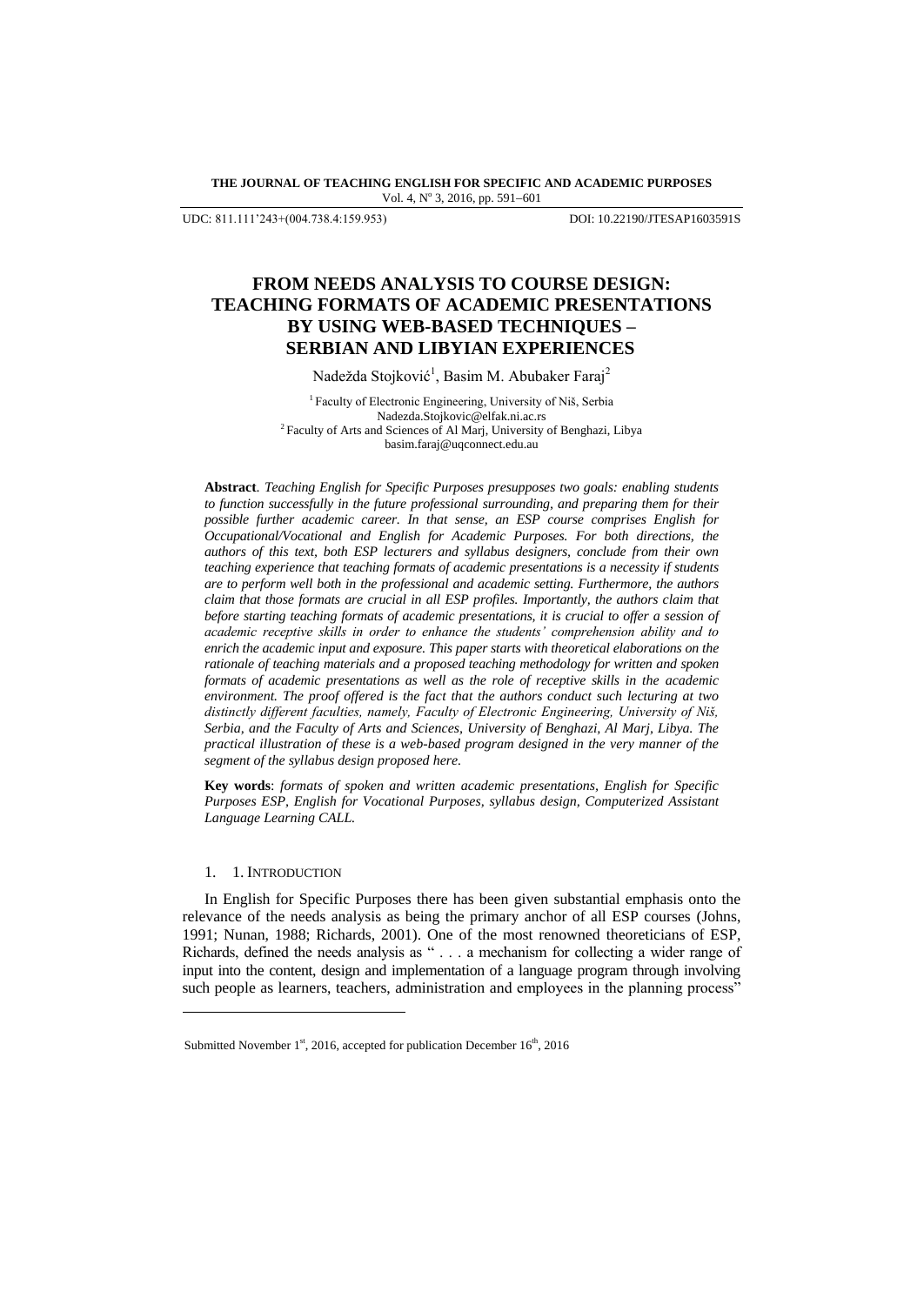[\(Richards, 1985, p. 5\)](#page-9-2). Without clearly set goals, it is virtually impossible to design an ESP course which in itself is a tailor made course [\(Mackay & Mountford, 1978;](#page-9-3) [Munby, 1978\)](#page-9-4). In the process of needs analysis there are two possible approaches, one is Target-Situation Analysis (TSA) and the other is Present-Situation Analysis (PSA), as defined and elaborated on in [\(Chambers, 1980;](#page-9-5) [Jordan, 1997;](#page-9-6) [Songhori, 2008\)](#page-10-1). Much as the names suggest, in the TSA the aim is to pinpoint the linguistic requirements of the targeted future professional context needed for students" successful immersion into the competitiveness of such a surrounding. As a balance to it, there is established the Present-Situation Analysis which on the outset of the course is to determine the readiness and the possibilities of students to actually work on the needs as required for the target situation. It is in this process that ESP practitioners are able to really find the weaknesses that may and do obstruct the successful realization of the ESP course, and that therefore need to be worked upon. Needless to say, this analysis also shows the strengths of students" prior knowledge.

The authors regularly perform both types of analysis at their institutions respectively. For the authors, the similarities of the findings were a bit of a surprise as the institutions largely differ in profiles. However, in informal consultations with colleagues from faculties of yet other profiles, we have come to the same answer. These comparisons are to be substantiated by further research.

The findings of the PSA as carried out on the Faculty of Electronic Engineering, University of Niš, Serbia, and the Faculty of Arts and Sciences of Al Marj, University of Benghazi, Libya, have shown that students in both settings have very little and very inadequate prior knowledge of formats of either written or spoken communications. Therefore, they need a thorough, in-depth instruction and practice in both written and spoken communications formats. One of the reasons for almost complete lack of such skills in our students can be found in the fact that neither Serbian nor Libyan educational systems foster or even implement trainings in such areas. Moreover, those formats are typical for the Western school of thought to which neither country truly belongs.

Also, according to the authors' recent needs analysis projects, it seems that the students in both settings lack the appropriate way of receiving information in English academically and they rather focus on literal meaning of linguistics structures "terms" and lose the general understanding of scientific content. This could be referred to the traditional way of teaching English at pre-university education where almost all teachers are still using Grammar-Translation method in English classes. Apparently, academic receptive English language skills are quite important in order to help the students acquiring the knowledge which in most cases are delivered in English.

# 2. OVERVIEW OF THE PROCESS AND LOGIC OF TEACHING WRITTEN AND SPOKEN FORMATS

The aim is for the students to learn the structure of various kinds of communications and the appropriate style of speech needed for their future vocational or academic setting. It is due to geographical and historical contexts of both environments hereby examined that our students have no previous insight into formats that characterize both professional and academic discourse. In order to instruct them in those, the following steps are followed in the process of teaching and practicing. Each step is rationalized together with students themselves paying special attention that by comparing the structure of these formats; they fully recognize the logic of their science being reflected into the formats it is to be presented in.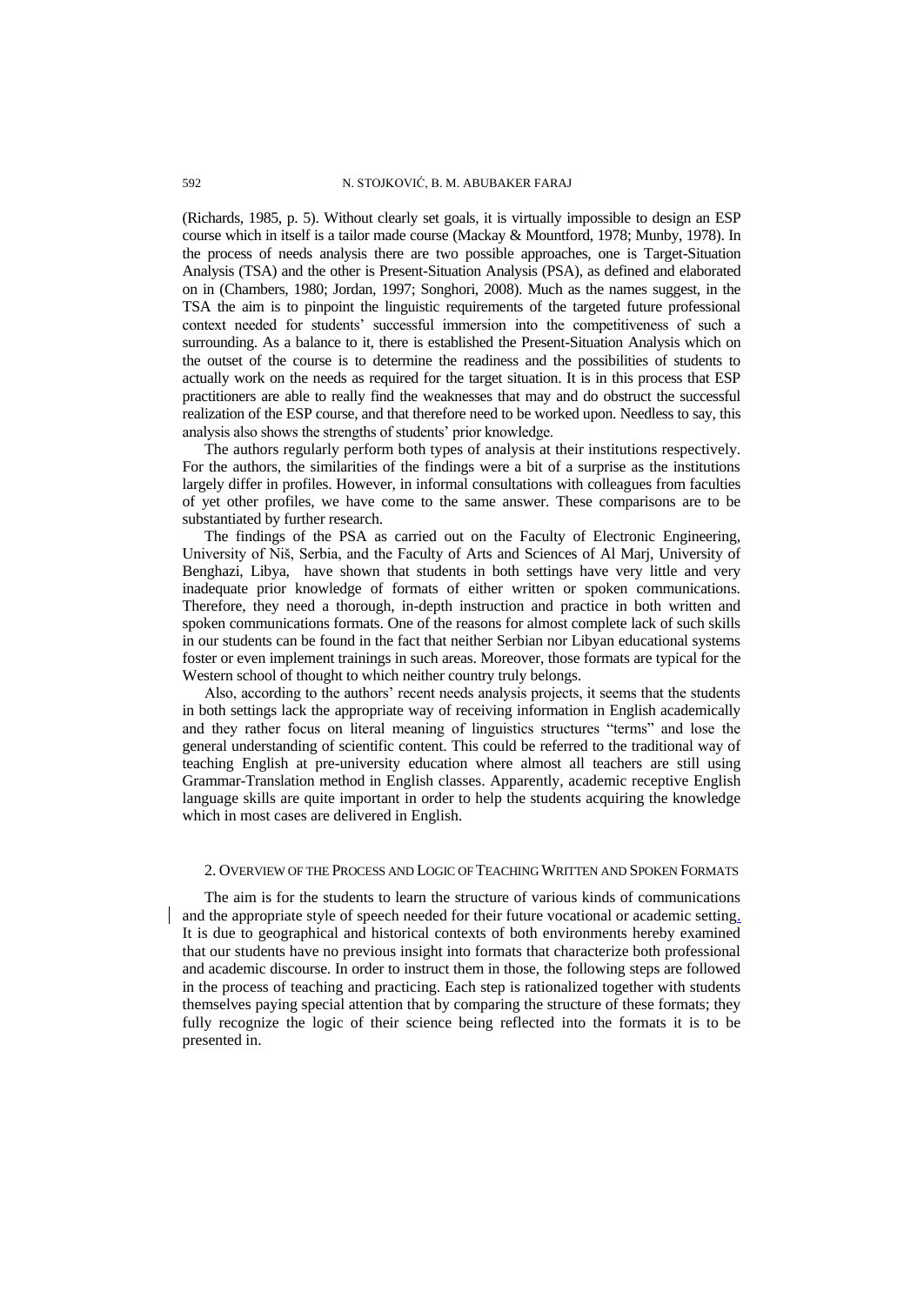First, students are explained that learning the principles of written and spoken presentations in English is done with the ultimate purpose of better communicating scientific and professional knowledge to other professionals but also nonspecialists. The principles of presentation considered are based on *the scientific method of research*. If those are consistently applied, the scientific content that is presented will be better comprehended, analyzed and critically examined.

The scientific method is a process by which scientists endeavor to construct an accurate representation of the world. In order to achieve that, it is a must to avoid all possible personal and cultural influences in the interpretation of the phenomena in question. That is done by the use of standard procedures and criteria in developing a theory or an explanation. The same idea applies to both written and spoken presentations of those findings. The use of standard presentation structures ensures clarity, obvious rationale for the thesis, and is highly persuasive in the sense that the audience gets a strong impression that the author is a knowledgeable person, an expert.

Then the students are to learn that there is a broad and general distinction among three types of this communication: science, scientific, and technical, depending on the level of precision and depth of information presented. Special attention is paid for the students to understand that scientific and professional presentation communicates specific information about a specific subject to a specific audience for a specific purpose. Generally speaking, scientific and technical presentation often focuses on resolving some problem or delivery of information. The audience element is crucial for successful presentation. The speaker needs to make a precise judgment about who they write for or talk to, and according to that adapt their presentation to the audience's needs, expectations, levels of understanding, background. The purpose of a professional presentation may be to inform and/or persuade the audience that the speaker"s method of resolving a problem is effective and efficient. The achievement of the preset purpose proves the validity of the presentation.

For this to be fully successful, the lecturer finds it necessary for the students to fully comprehend that academic and professional communication skills are more important than ever in today's competitive world, and that for most professionals, writing reports, letters, memos, or speaking to various kinds of audience and in various situations, will nearly be an everyday occurrence. But first of all, getting a job is often a difficult task, as they are aware. An effective resume should promote them well enough. Once they get a job, they will soon realize that professionals are communicators*.* After performing an analysis or a design, the practicing professional must somehow communicate the results of their work to others. These 'others' might be a supervisor, a fellow colleague, a client, a government agency, or general public. According to the Society for Technical Communication (STC), Academic and professional communication involves analyzing and distributing scientific and technical information efficiently and accurately for specific audiences. Students will learn how to choose an appropriate topic, create effective visuals, and design a speech opening (Reinhart 2002).

Designing effective presentation requires insightful and well-trained thinking strategies that can produce clarity in communication without oversimplifying scientific issues. The results are substantive, not merely cosmetic: improving the quality of presentation actually improves the quality of thought and vice versa. This is the crucial point in teaching this course, the profound rationale for its existence in this form. The fundamental purpose of scientific discourse is not mere presentation of information and thought, but rather its actual communication.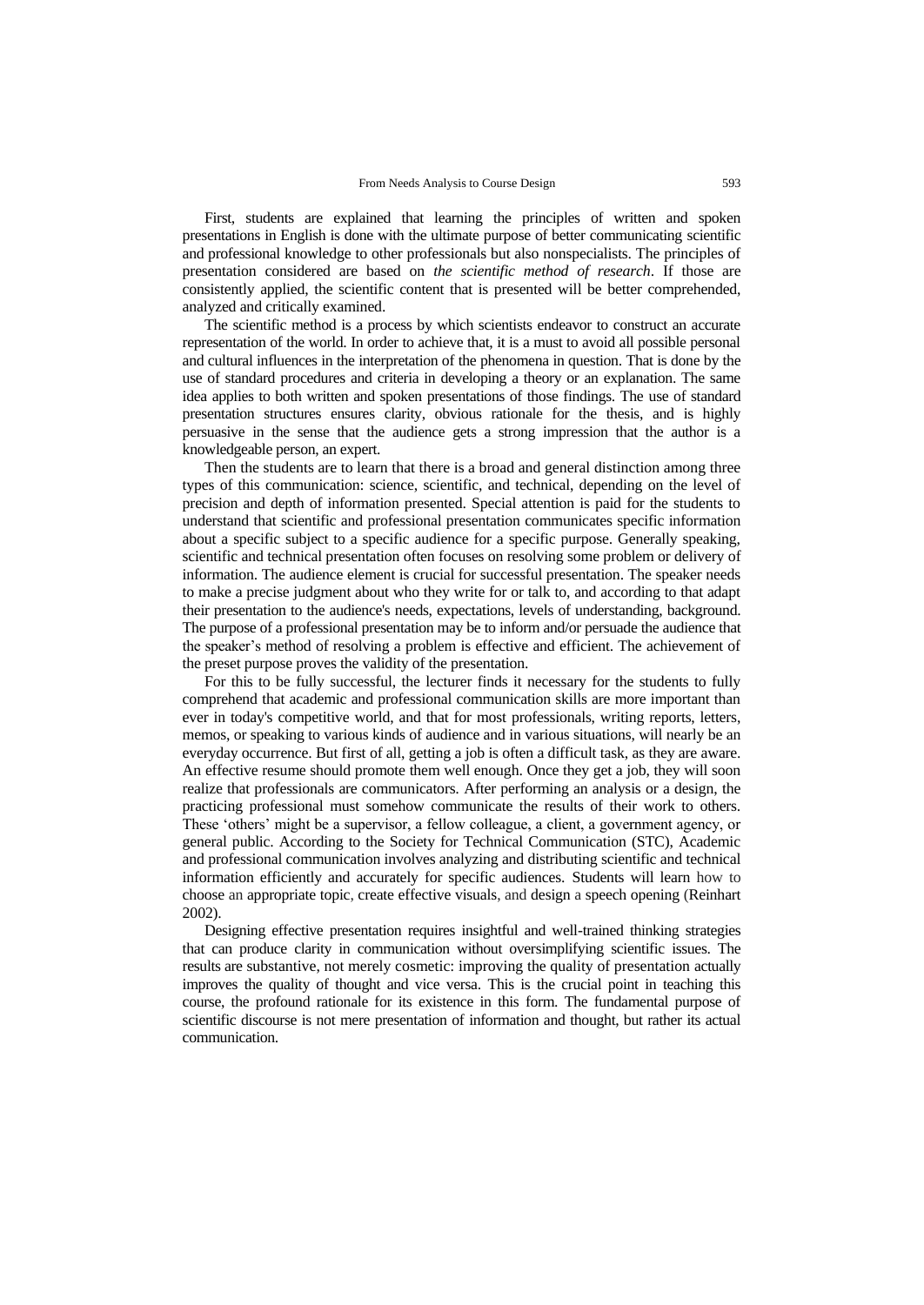The content that the authors want to convey is inseparable from the form they employ. With that as an aim students need always to bear in mind that readers do not simply read, but interpret. Information is interpreted more easily and more uniformly if placed where most readers expect to find it. These needs and expectations of readers affect the interpretation not only of tables and illustrations but also of prose itself. Readers have relatively fixed expectations about where in the structure of prose they will encounter particular items. If students can become consciously aware of these locations, they can better control the degrees of recognition and emphasis a reader will give to the various pieces of information being presented. For that reason, teaching principles of academic and professional presentation focuses on teaching the structure of various types of presentation.

## **2.1. The content of "***Receptive skills***"**

The aim of this section is to help students comprehend the formal written and spoken discourses during the academic experience by focusing on different transitional signals (discourse markers) which are used to link the information and to signal the important ideas. At the same time, it is expected that students need to take notes on what they listen and what they read following those signals to show their understanding of the entire text. Significantly, *cohesion and coherence* skills must be highly recognized and developed by this activity.

As a matter of fact, these skills develop the discourse competence on the part of students which is known as the ability of interpreting the larger context in order to construct longer stretches of language [\(Savignon, 1997\)](#page-10-2). More specifically, by focusing on these techniques, the students will be aware of how words, phrases and sentences are organized together to create an extended text.

A wide range of activities and practices carried out all over the world dealing with teaching listening and reading. The authors can suggest an activity which is divided into three parts:

1. Pre-task activity: in which students are given a set of language either spoken or written used in the discourse with brief explanation. Students are expected to discuss their experiences.

2. In-task activity: in which students listen or read a part of real text such as a lecture or a book (authentic materials). Taking notes of the main ideas and most important information.

3. Post-task activity: in which students are expected to make groups to compare their notes and discuss the text. Then they should use their notes together to write an extended text about the text or to answer comprehension questions to ensure their understanding to the academic discourse.

## **2.2. The content of the communications format segment of an ESP course**

The actual work on communications format comprises two parts: written and spoken [\(Stojković, 2005\)](#page-10-3). Through the work on written formats students are made aware that many of the principles employed in writing is of equal relevance to speaking formats. Hereby, we shall present the content of the formats segment; however, our ESP courses do have the segments that deal with registers, appropriate lexis, stylistics, all related to those formats.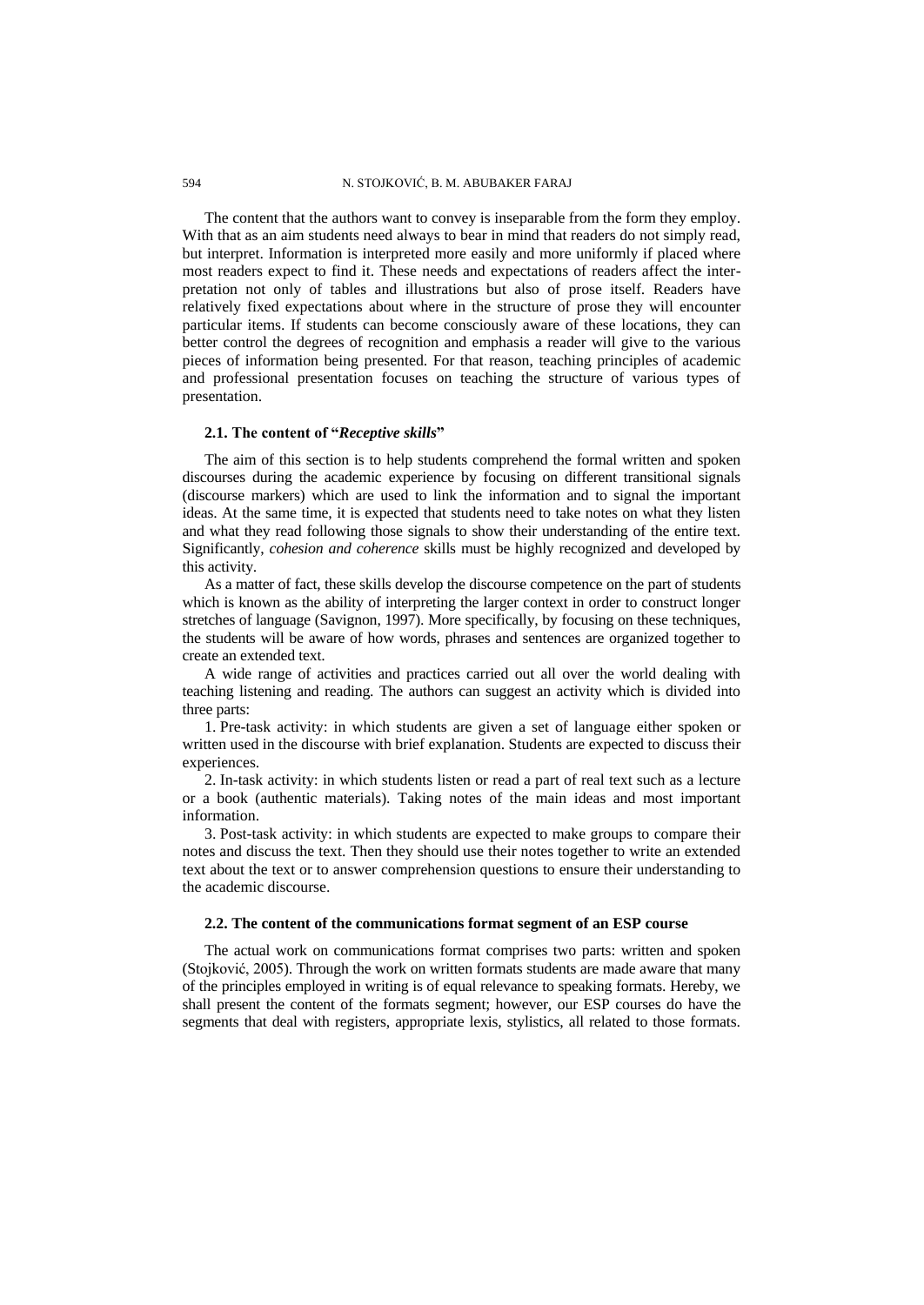The hedging we make here is that the purpose of this paper is to present mere content, with only some methodological aspects involved.

## *2.2.1. Written formats*

The work on scientific presentations structures should begin with the lecture on *titles*. That is the first instance when students become aware of what is meant by precision in science, and why it is crucial to bear in mind the expectations of the audience, that is to control the flow of their understanding. The title contains the topic and a clearly defined angle from which it is being presented. It needs to be emphasized that this is the case when dealing with highly scientific or professional topics, not those written for general public. The next step in the analysis of structures is a *paragraph*, the smallest, nucleus logical piece of every presentation. On the example of a paragraph students should comprehend the "ruling" model of scientific argumentation. The three, most common parts of a paragraph are: topic sentence, supporting sentences, and closing one. Depending on the type of paragraph, the topic sentence can be a definition, an expression of the author"s personal viewpoint, etc. Supporting sentences explain, describe or develop the thesis and provide examples that illustrate it properly. Concluding sentence sums up the idea of the entire paragraph. In all more complex structures of presentation this nucleus of the logic of scientific argumentation is only further developed and/or multiplied. According to the content, paragraphs can be classified as following: definition, classification, description, compare and contrast, sequence, choice, explanation, and evaluation paragraphs. This, however, is not the only possible classification. The classes may differ according to various criteria employed.

Once the principles of structuring a paragraph are mastered, as well as its various kinds, it is easy to move on to teaching the principles of structuring an *essay*, since it follows the already presented logic of organization. For the beginning it is recommended that students write essays within the frame of a five paragraph essay. Seemingly a limitation, this only helps students acquire higher precision when numerous pieces of information are to be presented on a limited space. The most often types of essays in scientific/professional literature are: process analysis, exploratory, argumentative, cause and effect, compare and contrast, classification, definition, narrative. Yet, the types are not clearly delineated but mutually intertwined. The concrete types of written communications are argumentative essays, laboratory reports, feasibility studies, memos, correspondence. Each type is presented with appropriate structure that again students are to deduce from the examples they are presented with. Not only do they abstract the structure of the organization of text, but the style, target audience, register used. Afterwards, they are asked to produce their own pieces of writing. This work should be the preparation for writing professional documents such as *writing reports, journal articles, and theses*. But before that, students should be taught the special relevance of *proper documentation of sources, referencing and quoting,* that being a very important stance in our teaching process.

## *2.2.2. Spoken formats*

*Spoken presentation* means public speaking. Spoken presentations practiced at our classes are simulations of future job specific situations like delivery of a scientific finding in front of an audience that may be academic, business, of governmental, presentations for a general audience, speaking to students, high school pupils, etc.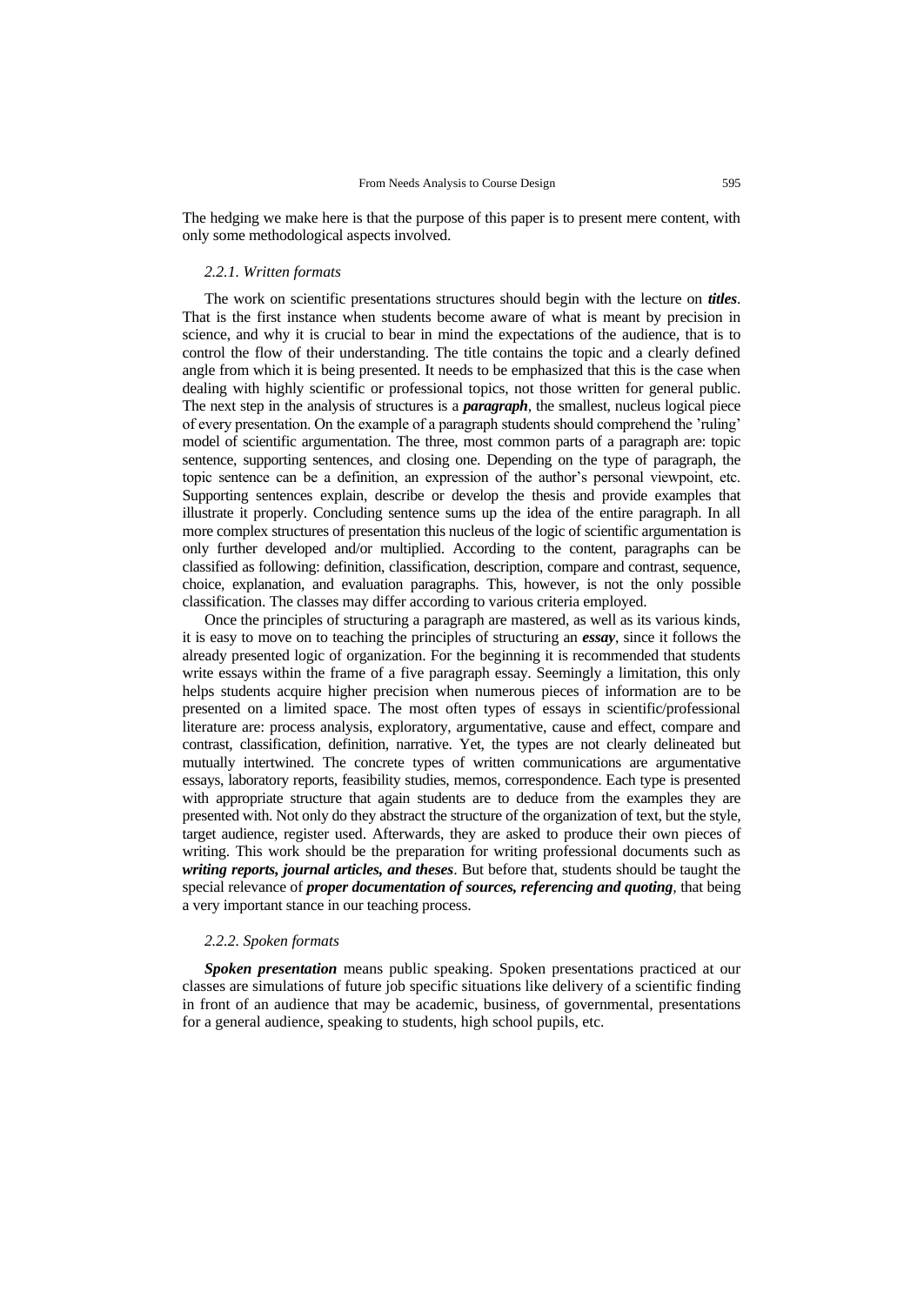The fact insisted on is that spoken presentations are much more than a simple delivery of one"s scientific of professional knowledge. The preconditions of an effective, but most importantly good spoken presentations are many. Sole mastery of the required knowledge is insufficient in this case. The success largely depends on judging all the specifics of the situation and responding to those properly, and the impression one gives as a person. Spoken presentation should never be a monologue, but an active dialogue in which verbal communication is not the only constituent. The facts that need students" close attention are:

- To identify the audience as precisely as possible. It is not always an easy task, but is necessary. Different audiences require and are prepared for different amounts and depths of information. The success of a presentation depends on knowing those in advance.
- The presentation can have one of these aims: to inform, persuade, teach, and is variously shaped accordingly.
- Students should gain the mastery of organizing and selecting their arguments or pieces of information so as to respect the time allotted. Also, for the sake of their assertiveness they should familiarize themselves with the physical space for their presentation and visualize their movements within.
- When designing a visual, students should consider its effect on the audience. Visual aids function as "cue cards" clarifying the message and allowing the audience to remember the main points.
- The introduction must draw the audience's attention, identify the topic, and create expectations in the audience that the presenter will satisfy in the course of the presentation.
- The audience needs to be presented with the aim, content, and structure of presentation in the introduction part.

The other crucial part of the spoken presentations is *expert argumentation*. Situations in which professionals finds themselves needing to argue in favour or against a certain concept vary from most informal, a chat after a conference session, for example, to the most formal, like presenting a research paper and having a formal discussion with the audience afterwards. Whatever the occasion, to prove your expertise education and culture, you need to tailor your speech, the flow of your argumentation according to the logic rules inherent in the very nature of science. The formality/informality of the actual words and phrases you employ will vastly depend on the situation. When having a discussion of a pro and contra type, in order to present and defend your viewpoint you will need to *build a case*. This means your delivery should have the following segments: introduction, credentials, clarifying the background of the problem, stating the personal professional stance, presenting arguments that support one"s stance and the conclusion.

## 3. USE OF WEB-BASED TECHIQUE IN ESP TEACHING

In recent years, language teachers have been more concerned about the use of technology in their teaching. In fact, the most challenging skill for them is how to design a new program to suit their own context. Accordingly, it becomes highly required for language teachers to understand clearly what procedures should be adopted in the design process, and what tools should be chosen in order to satisfy their educational goals. In this section, a CALL project has been developed to be presented in both Serbian and Libyan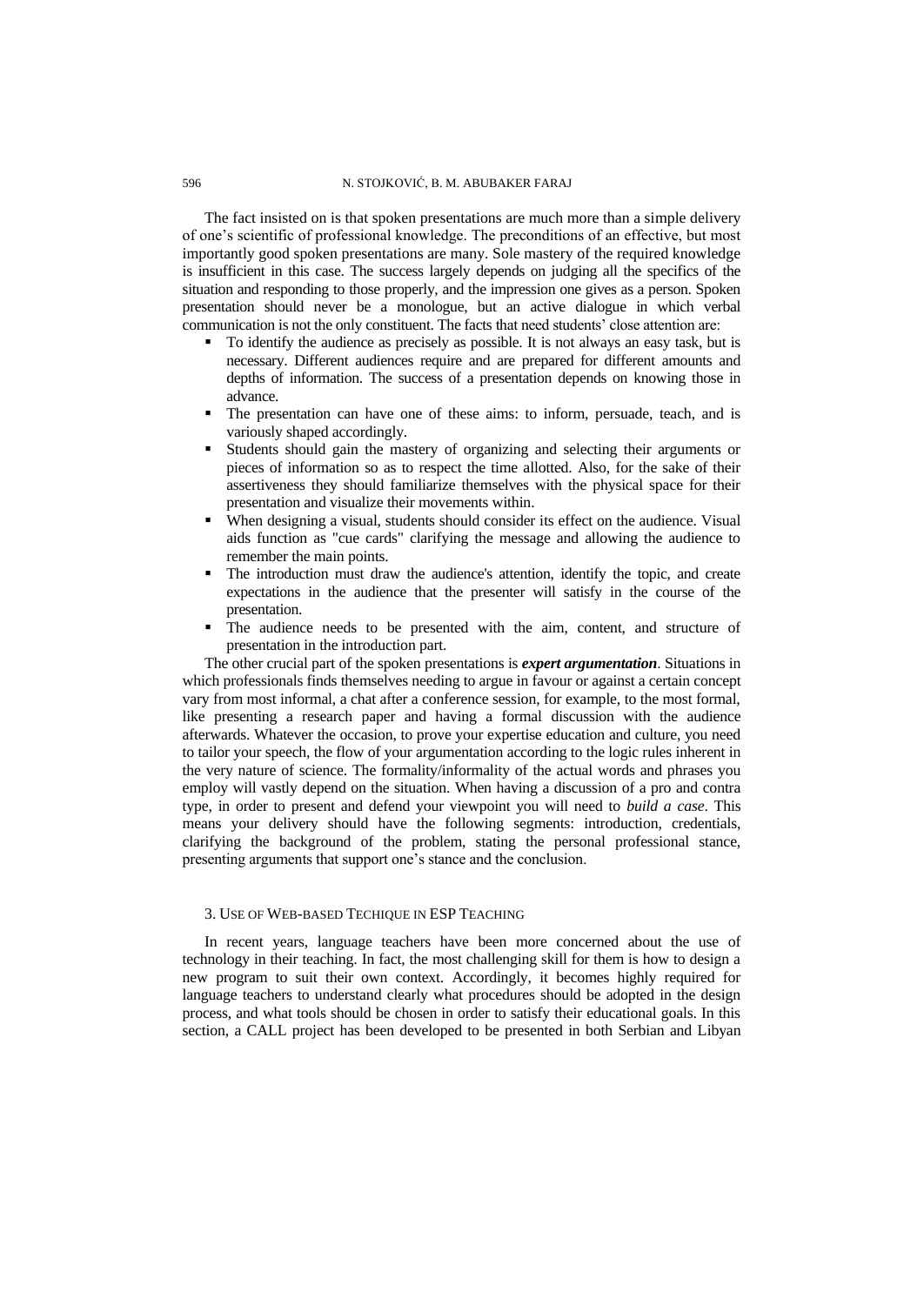university student bearing in mind that both contexts have some basic features in common. In fact, it is assumed that the first consideration that the designer should take into account is the target audience by whom that program will be used. In this regard, Levy& Stockwell (2006) claim that "…an understanding of the learners` background, role, and perspective is crucial in design." [\(p. 35\)](#page-9-7). Therefore, a brief description of both contexts in terms of students' background and institutions' profiles will be stated first. Then, the main purpose of the program will be reported, and finally some details about how it works will be offered.

## **3.1. The rationale for using web-based technique in current project.**

According to a study which has been conducted in the faculty of Arts and Sciences of Al Marj, University of Benghazi, Libya, the findings have shown that the majority of students are in agreement of using web-based language learning programs for ESP. Apparently, the Internet increases the motivation on the part of students and reduce the stresses of in-class language sessions [\(Lai & Kritsonis, 2006\)](#page-9-8). Also, it enhances different language skills by practicing in a real environment, and accessing various authentic materials which help in learning process.

| N <sub>0</sub> | statement                                                 | Agree Disagree To some I do not |        |      |
|----------------|-----------------------------------------------------------|---------------------------------|--------|------|
|                |                                                           |                                 | extent | know |
|                | 19 Do you think that using technology such as 84.5% 10.3% |                                 | 3.4%   | 1.7% |
|                | computers may assist in learning English for              |                                 |        |      |
|                | medical studies?                                          |                                 |        |      |



Based on these findings, almost all the participants were in agreement regarding the use of technology in English language teaching and considering that as quite helpful [\(Faraj, 2011\)](#page-9-9). Many studies in the field of ESP suggested using the Internet in particular to enhance university students" English language proficiency in many ways [\(Chen,](#page-9-10)  [Belkada, & Okamoto, 2004;](#page-9-10) [Kimball, 1998;](#page-9-11) [Tarnopolsky, 2009\)](#page-10-4). Other needs analysis studies revealed that the students prefer using Internet in their English learning as in [\(Tasçi, 2007\)](#page-10-5) while some others revealed that students also prefer using TV, CDs and DVDs e.g. [\(Hwang & Lin, 2010\)](#page-9-12).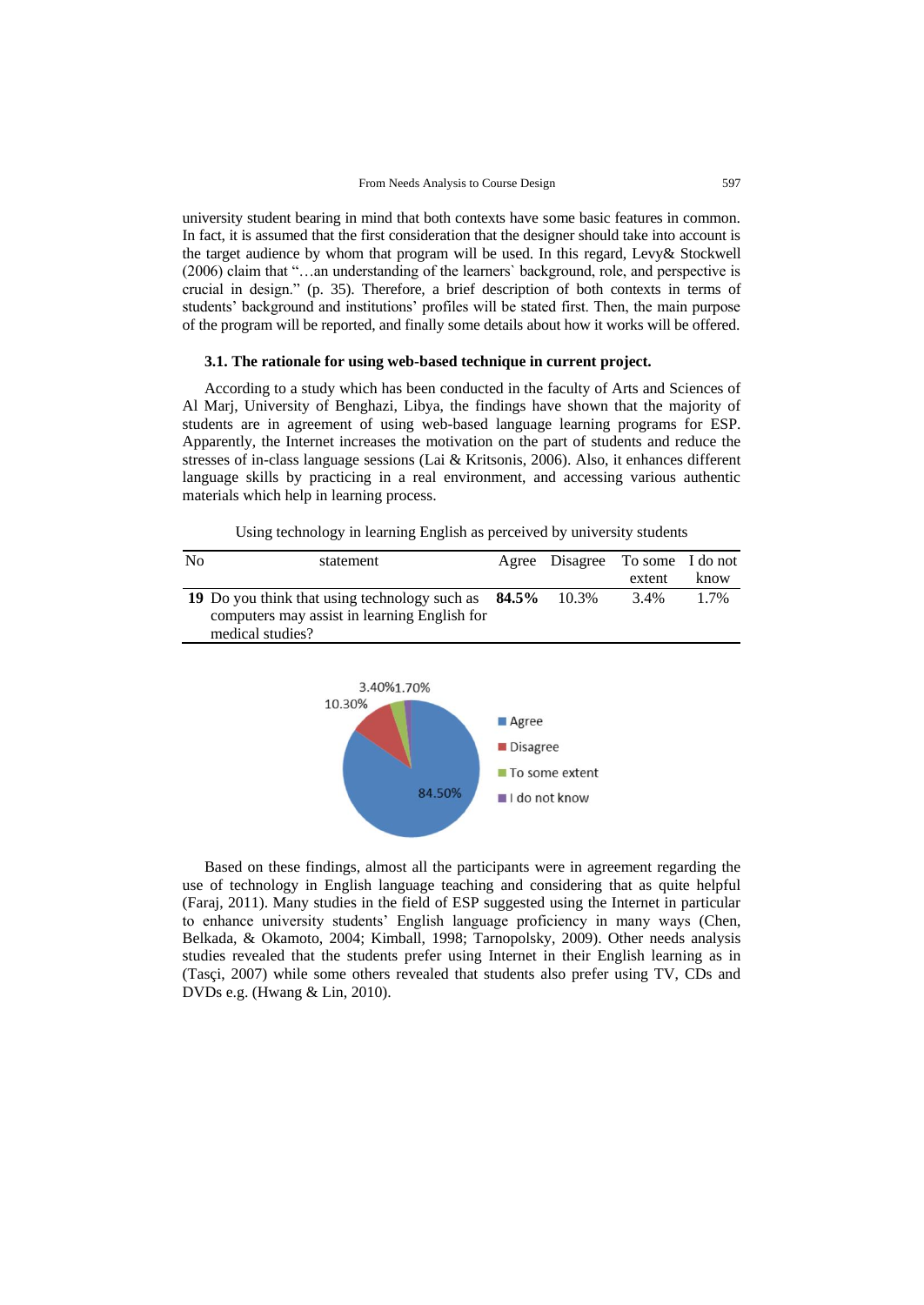### **3.2. Program**

The general course into which this simplified project is proposed to be integrated is an intensive English for Academic Purposes (EAP) course as a preliminary stage of the wider course of ESP. The EAP course will be offered every year for the new coming university students. The organization principle of the course curriculum is skills oriented. All skills are academic and each one is covered with a number of activities which reflect the real situation that students will encounter in their academic life. The major language skills included in this course curriculum are: research and academic reading, listening to lectures and taking notes, presentation skills, and academic writing.

It is clear that all of what have been mentioned regarding the audience and the context as well as the main course curriculum have been highly considered in selecting the educational materials and designing of this web-based program. Additionally, the program has been based on the target students' needs analysis process which reflects the actual performance of this group of learners. As a matter of fact, this program is aiming to enhance and support the in-class teaching materials. Students can use it at anytime of the day to revise what they have learnt in the class.

"... learners' needs should be analyzed in order to select language components that match what students require to succeed in their academic studies." [\(Kimball, 1998, p. 411\)](#page-9-11)

Importantly, this web-based program could be regarded as a simple presentation of using technology; namely the Internet, in language education. Our purpose is to show collogues in the field of ESP that; firstly, using new techniques in teaching could be quite helpful for our students; particularly, when we design programs ourselves. Secondly, the process of designing such programs is quite easy, flexible and does not need professional work at all.

Basically, the website is created by using the **"WIX website builder"** which is available online for public with no charge for basic features; it provides an ideal way of constructing websites with a plenty of simple and enjoyable devices to be used by even unprofessional IT people. There are also a number of usable templates each for specific function. Indeed, ESP Teachers could easily go through this application and simply choose whatever suits their students" educational needs from a various range of gadgets, tools and programs. What required is only the criterion through which we can choose the most appropriate programs and activities. Our simple web-based program consists of a number of sections which are representing the major academic language skills mentioned earlier. Each section has additional materials and exercises for students to enhance that skill. For the purpose of this paper, the skills presented in here are: Firstly, *listening and taking notes*, this skill in particular should be given a priority. Understanding the academic presentations is a challenging task among the tertiary students in EFL context where English is used as a medium of instruction. Significantly, this "receptive" skill should be dealt with in advance because it can be used as the source of language "input" on which any other skill should be based. Secondly, *academic writing*, this is a representation of the written communication format which is mentioned earlier. Our purpose here is to offer some practical aspects of academic writing to support what the students have learnt in the class. Admittedly, all the sections, activities, audio-visual tasks, and exercises included in the program have been taken from different sources in the Internet. That is because the virtual world is full of materials which can be used by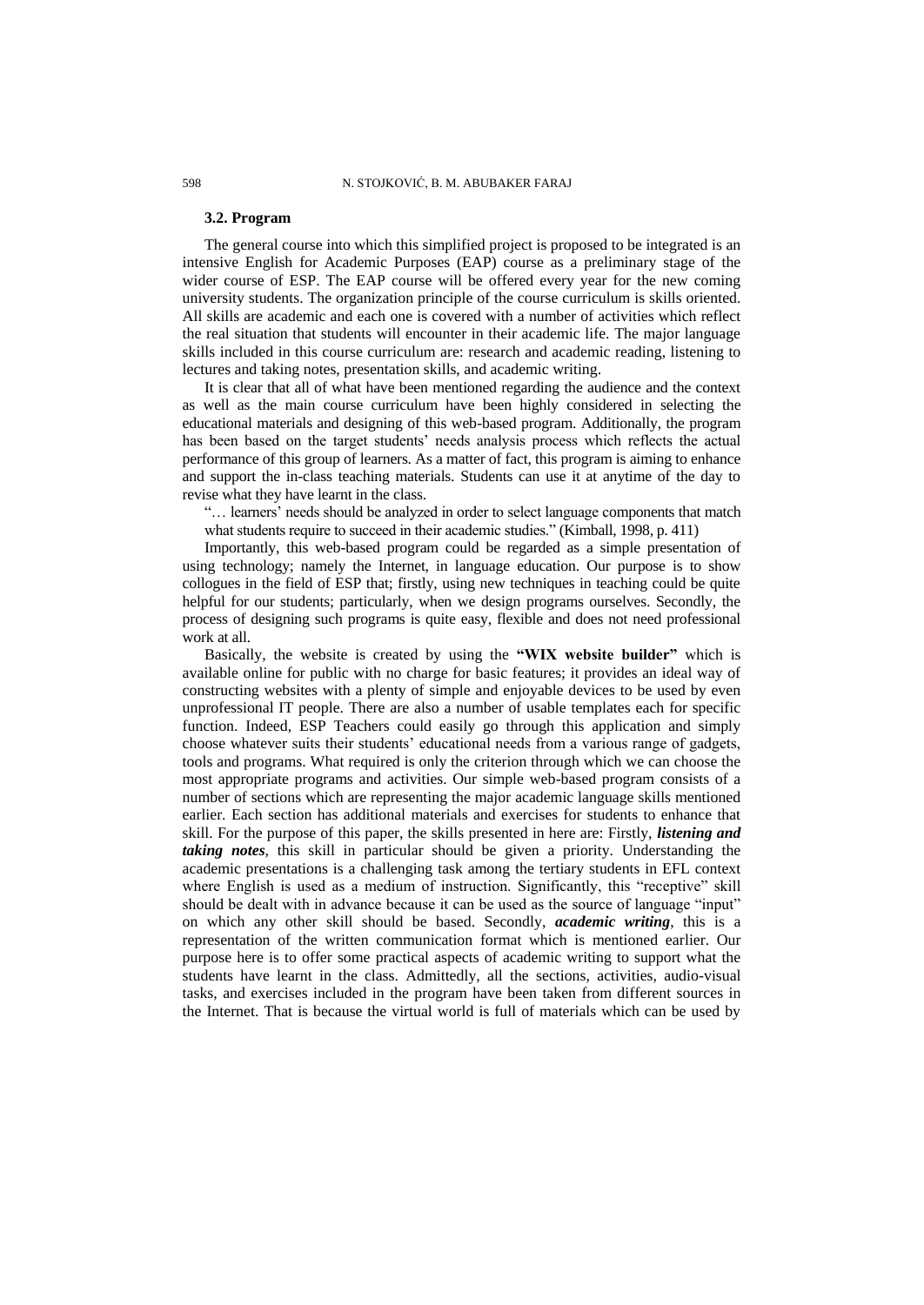everyone keeping in mind that OUR major task is how & what should we choose for our own context.

The materials included in both sections of the website can be summarized as follow:

1. Presentation of some interesting notes to be read by students in order to enhance their understanding of different academic skills. For the purpose of providing extra information, there are hyperlinks to other WebPages including some theoretical facts as well as a number of videos giving more details about the two skills.

2. Practicing note-taking by listening to an academic lecture which indeed reflects the real situation that the students will experience. During this activity, the students need to listen and take notes; then, they need to compare these notes with a typical sample provided on another version of the same video. The tool utilized for this activity is YouTube program where the lecture is published online.

3. A number of exercises on listening comprehension, taking notes, and academic writing are presented to the students with answers to ensure that they get the maximum benefits of the program. Besides, there is an optional test to be completed and emailed to the teacher for evaluation.

4. For the purpose of increasing the interactivity, there is a link to "comments" page which enables students to add any suggestions to be read by other users. Also, the contact button which is linked to the teachers" email for enquiries and assignments. Additionally, there is a link to a number of useful resources for students including online dictionaries.

In fact, the website is designed mainly as an off-class learning tool which aims to support the in-class lessons by providing extra materials and activities to be practiced by the students in a motivational and practical way. Hence, it is expected that learners work on their own time after they finish the class whether in the university where there are a lot of accessible facilities or at home in a completely self-governing environment. Importantly, such a learning strategy can be beneficial in developing the students` independence and autonomy. Hence, the role of teachers is to choose the most suitable materials for the target learners from the Internet, explain the related issues in the classroom. Then, managing the class discussion afterwards and giving feedback on the students` performance.

In conclusion, it is clear that both the potential users and the learning context attributes are essential in designing a CALL program, and teachers should be aware of such considerations to get the maximum benefits of their designs.

"…while these technological innovations facilitate computer-based learning activities……, they are ultimately tools in the hands of course authors who must use them creatively to maximize the students' language learning experience." [\(Chen, et al.,](#page-9-10)  [2004\)](#page-9-10)

### 4. CONCLUSION

The aim of this paper was to elaborate on the relevance on teaching formats of written and spoken presentations within ESP courses. We have presented theoretical rationale and methodological basis for including this lecture and practice work into the syllabi of the ESP courses. Today, ESP as a form of English language teaching gains immensely on its relevance as it directly prepares students for the linguistic requirements they will encounter at their future professional positions which are similar, if not uniform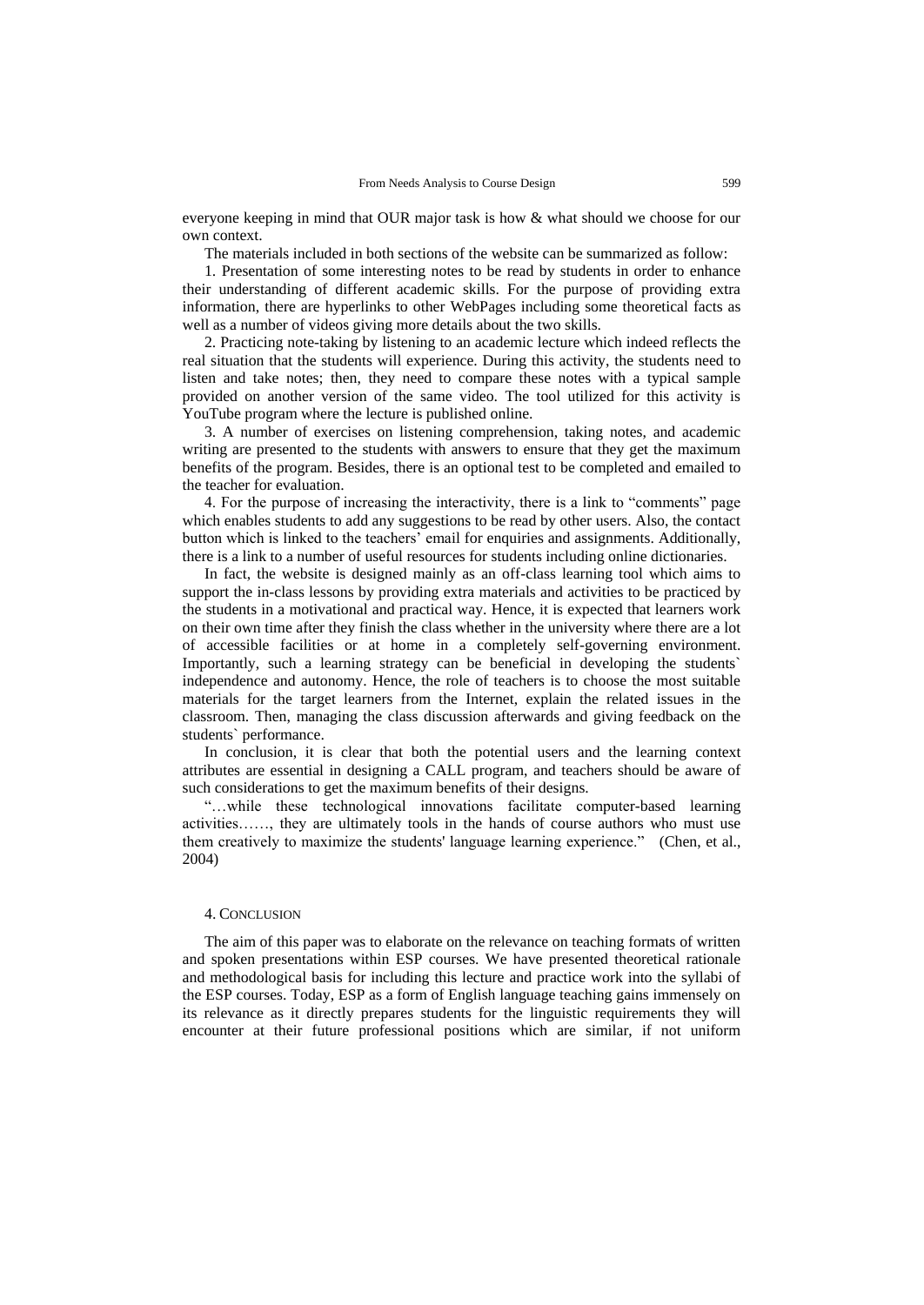throughout the professional, market economy, modern world. To prove that we have given practical illustrations of our theoretical foundations for teaching spoken and written formats on the examples of two faculties of different profiles, from two countries of significantly different cultures. We have showed and proved that the same rationale is the core of two ESP courses, one held at the Faculty of Electronic Engineering, University of Niš, Serbia, the other at the Faculty of Arts and Sciences, University of Benghazi, Al Marj, Libya. Also, the authors proposed a web-based template for delivering such formats in order to facilitate the process of ESP education in two completely different environments yet with quite similar educational needs. This template or format could be used by any ESP instructor for any specific needs; also, specific materials can be added for certain contexts where needed. Action research on real use of such a program in both contexts is actually what the authors are looking for currently as to what extent that can replace the traditional way of ESP education in order to increase the autonomy as well as the creativity in the part of ESP learners.

#### **REFERENCES**

<span id="page-9-5"></span>Chambers, F. (1980). A Re-evaluation of Needs Analysis. *ESP Journal, 1*, 25-33.

- <span id="page-9-10"></span>Chen, J., Belkada, S., & Okamoto, T. (2004). How a web-based course facilitates acquisition of English for academic purposes. *Language Learning & Technology, 8*(2), 33-49.
- <span id="page-9-9"></span>Faraj, B. (2011). *English for Medical Purposes (EMP): Medical students' English language needs and challenges in the Faculty of Medicine at the University of Garyounis (Al Marj campus), Libya*. Masters dissertation. Applied Linguistics. University of Queensland. Brisbane.
- <span id="page-9-12"></span>Hwang, Y., & Lin, S. (2010). A Study of Medical Students" Linguistic Needs in Taiwan. *The Asian ESP Journal, 6*(1), 35-58.
- <span id="page-9-0"></span>Johns, A. (1991). English for Specific Purposes: Its History and Contribution. In M. Celce-Murcia (Ed.), *Teaching English as a Second or Foreign Language* (pp. 67-77). Boston: Heinle & Heinle.
- <span id="page-9-6"></span>Jordan, R. R. (1997). *English for Academic Purposes: A Guide and Resource Book for Teachers*. Cambridge: Cambridge University Press.
- <span id="page-9-11"></span>Kimball, J. (1998). Task-Based Medical English: Elements for Internet-Assisted Language Learning. *Computer Assisted Language Learning, 11*(4), 411-417.
- <span id="page-9-8"></span>Lai, C.-C., & Kritsonis, W. A. (2006). The Advantages and Disadvantages of Computer Technology in Second Language Acquisition. *National journal for publishing and mentoring doctoral student research, 3*(1).
- <span id="page-9-7"></span>Levy, M., & Stockwell, G. (2006). *Call dimensions : options and issues in computer assisted language learning* Mahwah, N.J.: L. Erbaum Associates.
- <span id="page-9-3"></span>Mackay, R., & Mountford, A. (Eds.). (1978). *English for Specific Purposes*. London: Longman Group Limited.
- <span id="page-9-4"></span>Munby, J. (1978). *Communicative Syllabus Design*. Cambridge: Cambridge University Press.
- <span id="page-9-1"></span>Nunan, D. (1988). *The Learner-Centred Curriculum*. Cambridge: Cambridge University Press.
- <span id="page-9-2"></span>Richards, J. (1985). *The Context of Language Teaching*. Cambridge: Cambridge University Press.